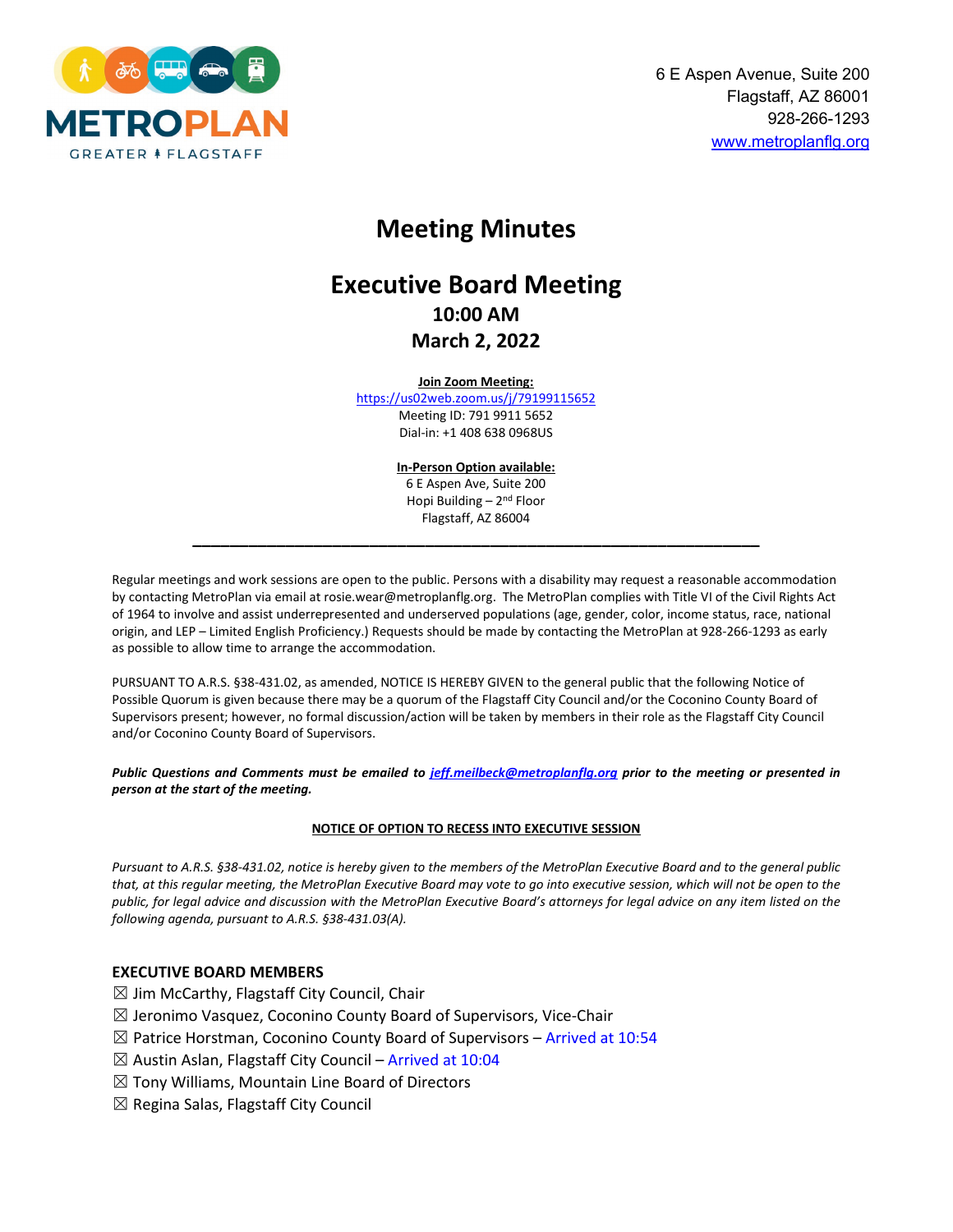

- $\boxtimes$  Jesse Thompson, Arizona State Transportation Board Member
- $\Box$  Judy Begay, Coconino County Board of Supervisors (alternate)
- $\Box$  Becky Daggett, Flagstaff City Council (alternate)

#### **METROPLAN STAFF**

- ☒ Jeff "Miles" Meilbeck, Executive Director
- $\boxtimes$  David Wessel, Planning Manager
- $\boxtimes$  Rosie Wear, Business Manager
- $\boxtimes$  Mandia Gonzales, Transportation Planner

## OTHERS IN ATTENDANCE:

Myrna Bondoc (Arizona Department of Transportation), Ed Stillings (Federal Highway Administration), Vincent Gallegos (Central Yavapai Metropolitan Planning Organization), Kevin Adam (Rural Transportation Advocacy Council) – joined at 10:21.

## **I. PRELIMINARY GENERAL BUSINESS**

A. **CALL TO ORDER** Chair Jim McCarthy called the meeting to order at 10:01 am

B. **ROLL CALL –** See Above

#### C. **PUBLIC COMMENT –** None Received

*(At this time, any member of the public may address the Board on any subject within their jurisdiction that is not scheduled before the Board on that day. Due to Open Meeting Laws, the Board cannot discuss or act on items presented during this portion of the agenda. To address the Board on an item that is on the agenda, please wait for the Chair to call for Public Comment at the time the item is heard.)*

## D. **APPROVAL OF MINUTES**

Minutes of Regular Meeting: February 2, 2022

Motion: Chair Jim McCarthy made a motion to approve the February  $2<sup>nd</sup>$ , 2022, Regular Meeting Minutes. Board Member Regina Salas seconded the motion. Voted 6-0 to approve.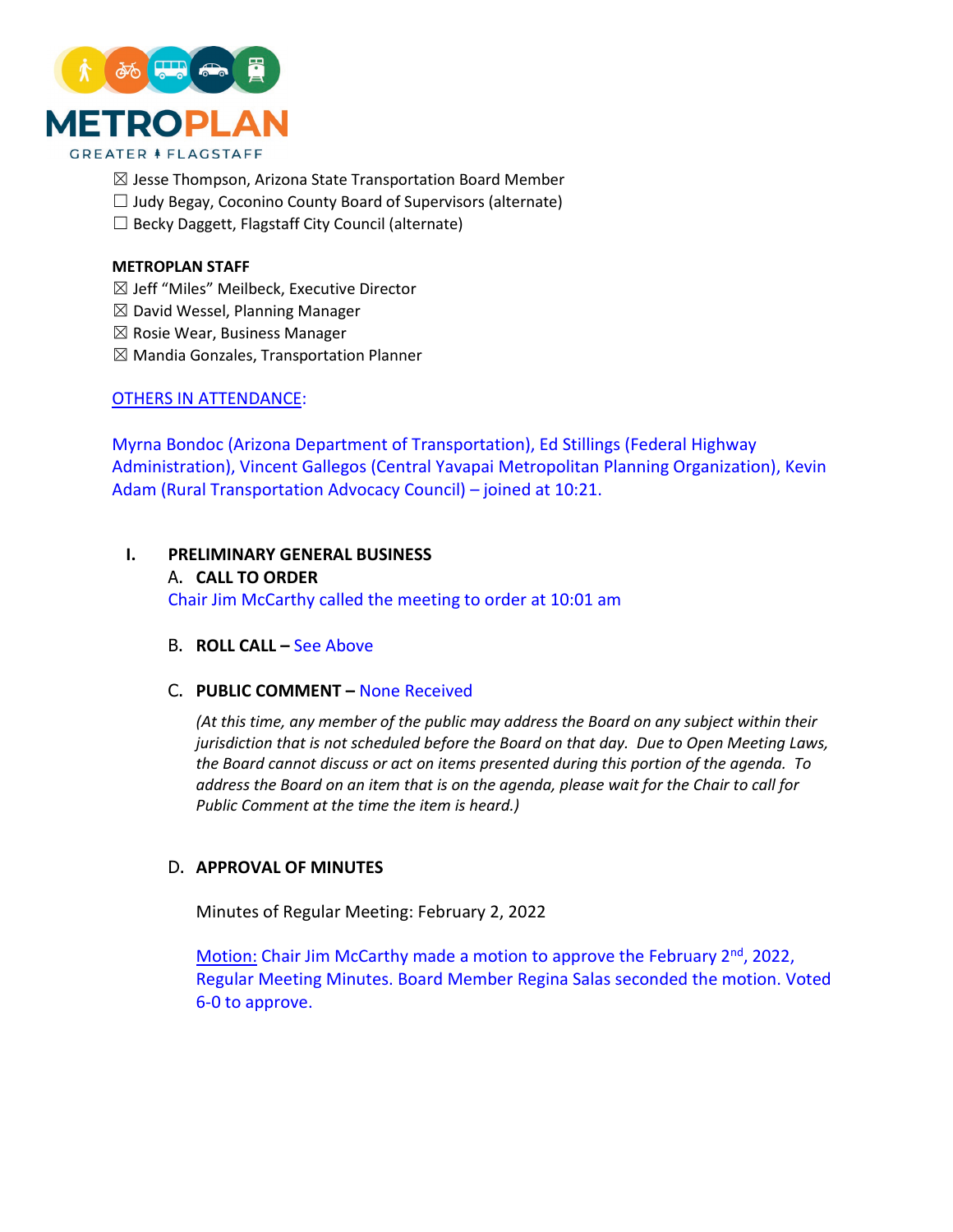

# **II. CONSENT AGENDA**

*(Items on the consent agenda are routine in nature and/or have already been budgeted or discussed by the Executive Board.)*

There were no items on the consent agenda.

#### **III. GENERAL BUSINESS**

## A. **Stride Forward: 2045** *Onward* **Scenario Projection and Updates**

MetroPlan Staff: David Wessel, Planning Manager

Recommendation: This item is for discussion only.

Planning Manager, David Wessel, presented a PowerPoint presentation on Stride Forward (Regional Transportation Plan 2045). No action was taken.

#### B. **Coordinated Public Transit – Human Services Transportation Plan**

MetroPlan Staff: David Wessel, Planning Manager

Recommendation: Staff recommends the adoption of the 2022 MetroPlan-Mountain Line Coordinated Public Transit – Human Services Transportation Plan update.

Motion: Board member Tony Williams made a motion to adopt the 2022 MetroPlan-Mountain Line Coordinated Public Transit – Human Services Transportation Plan, Vice-Chair Jeronimo Vasquez seconded the motion. Voted 6- 0 to approve.

# C. **Federal and State Funding Update**

MetroPlan Staff: Jeff "Miles" Meilbeck, Executive Director

Recommendation: This item is for discussion only.

Executive Director, Jeff "Miles" Meilbeck presented a Federal and State Funding update. This included updates on House Bill 2396. No action was taken.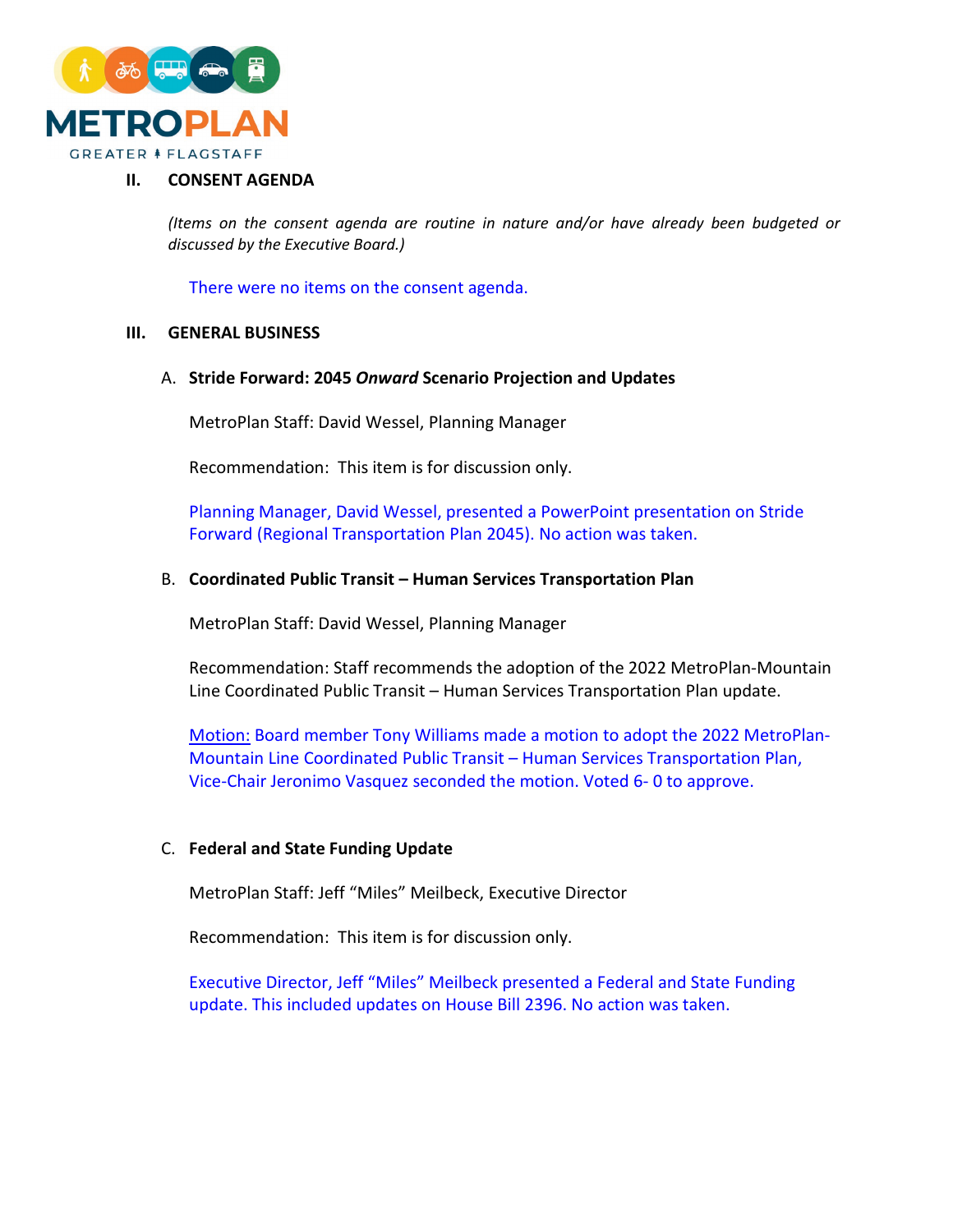

D. **Bipartisan Infrastructure Law (BIL) Task Force Appointment** 

MetroPlan Staff: Jeff "Miles" Meilbeck, Executive Director

Recommendation: Staff recommends the Board appoint Jeff "Miles" Meilbeck to the BIL Inter-Agency Task Force.

Motion: Chair Jim McCarthy made a motion to appoint Jeff "Miles" Meilbeck to the BIL Inter-Agency Task Force, board member Regina Salas seconded the motion. Voted 7\*- 0 to approve.

*\*Board member Patrice Horstman arrived after the start of the meeting.* 

# E. **Items from MetroPlan Staff**

MetroPlan Staff: Jeff "Miles" Meilbeck, Executive Director

- Amtrak Update
- Sunshine Transport Solutions Corporation (STSC) Update
- RAISE Grant Opportunity
- Lone Tree Environmental Review

Recommendation: This item is for discussion only.

Executive Director Jeff "Miles" Meilbeck presented an update on Amtrak, Sunshine Transport Solutions Corporation (STSC), RAISE Grant, and the Lone Tree Environmental Review. No action was taken.

## F. **Review of Executive Board Meeting Regularly Scheduled Day and Time**

MetroPlan Staff: Jeff "Miles" Meilbeck, Executive Director

Recommendation: Staff recommends the Board discuss and consider the regularly scheduled Executive Board meeting day and time.

Executive Director Jeff "Miles" Meilbeck facilitated a discussion on the Executive Board meeting dates and times.

The Executive Board had opted to change the regularly scheduled meeting date and time to the first Thursday of the month from 1:00 – 3:00 pm *(Effective starting April 2022)*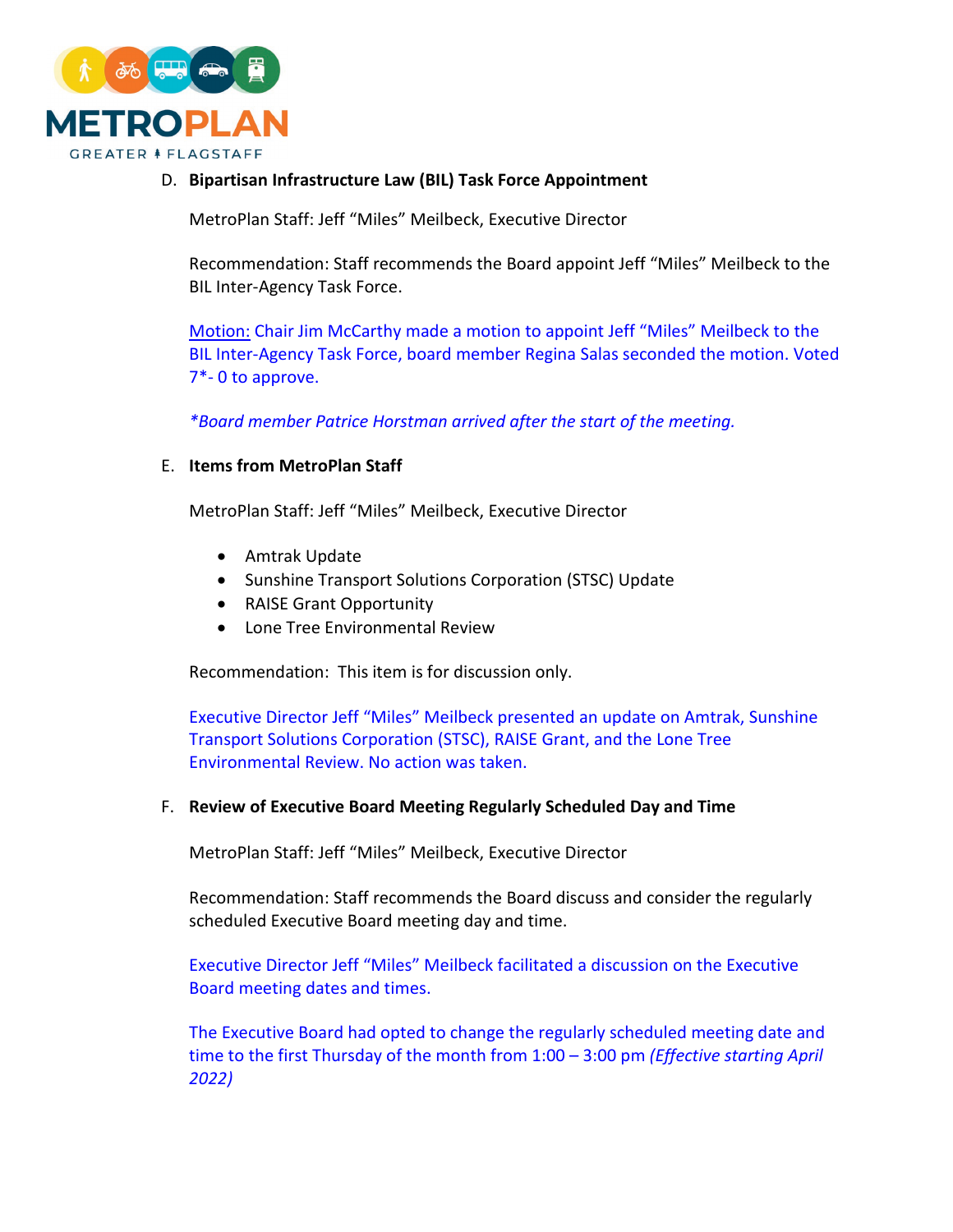

# G. **Executive Director Contract Discussion and Renewal**

Councilmember McCarthy

Recommendation: Discussion and possible action to approve a new contract for Executive Director for FY2022-23

*The Board may vote to go into executive session pursuant to ARS §38-431.03(A)(3) for legal advice or (A)(4) for contract negotiations.*

Motion: Chair McCarthy made a motion to move into an executive session, board member Patrice Horstman seconded the motion. Voted 7-0 to approve. The executive session started at 11:38 AM.

## **V: CLOSING BUSINESS**

#### A. **ITEMS FROM THE BOARD**

*(Board members may make general announcements, raise items of concern, or report on current topics of interest to the Board. Items are not on the agenda, so discussion is limited, action is not allowed.)*

Jesse Thompson – *Thanks MetroPlan staff, the Executive Board, and City Council Members for their continued support to improve transportation in the region and for hosting the ADOT Transportation Board.*

Regina Salas – *Thanks MetroPlan staff for their support at the ADOT Transportation Board Meeting. Additionally, the City of Flagstaff is starting a visioning process for the Thorp Park annex.* 

Patrice Horstman – *Thanks the City of Flagstaff for hosting the ADOT Transportation Board and MetroPlan for their support.*

Jeronimo Vasquez – *Thanks the City and MetroPlan staff for hosting the ADOT Transportation Board. Additionally, the County is hosting a Redistricting Meeting today (March 2, 2022) at 1:00 pm. This meeting will be open to the public for viewing. Future meetings will allow for public comments.*

## B. **NEXT SCHEDULED EXECUTIVE BOARD MEETING**

1. April 6, 2022 (updated to April  $7^{th}$ , 1:00 – 3:00 PM)